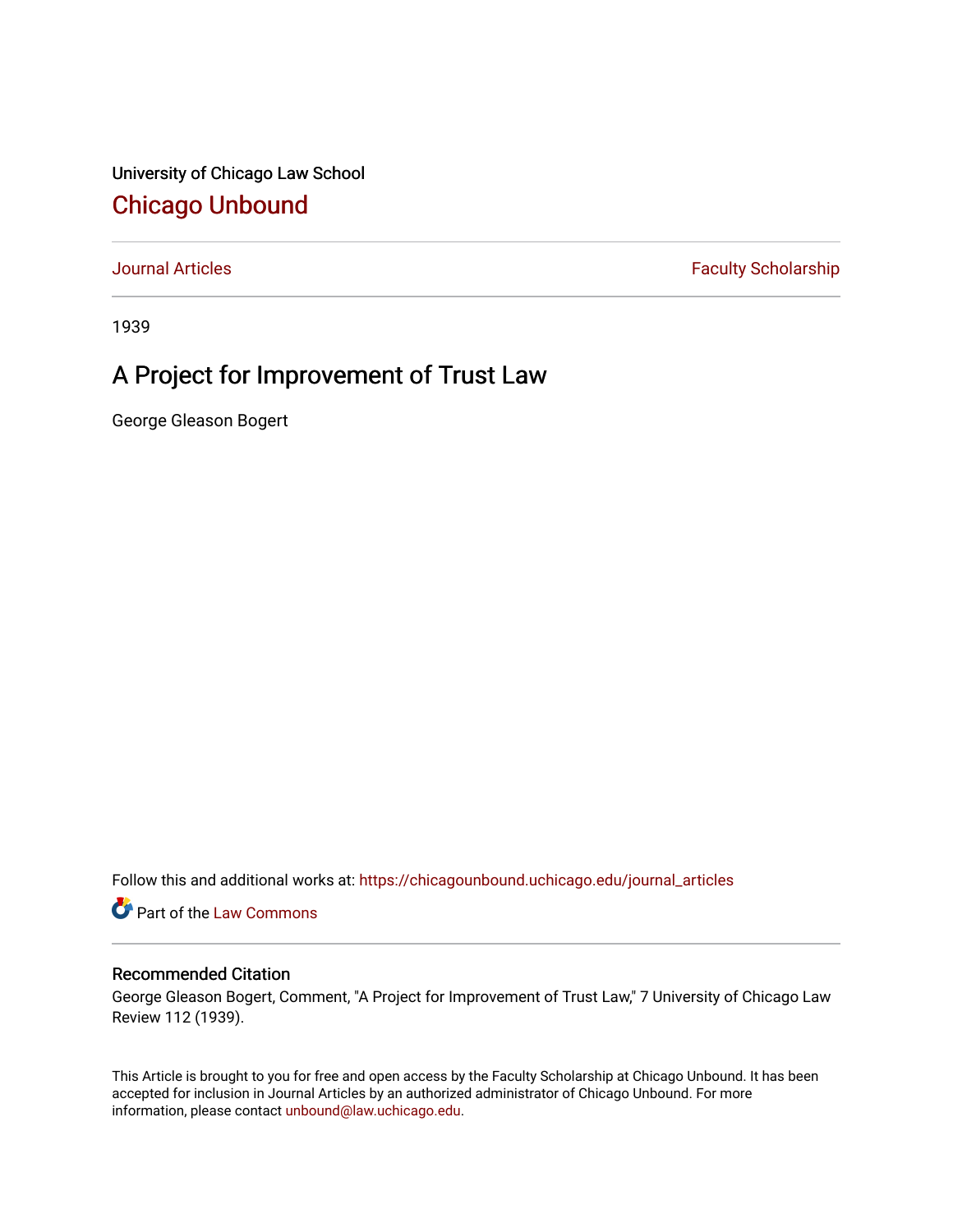#### A PROJECT FOR IMPROVEMENT OF TRUST LAW\*

#### GEORGE G. BOGERTT

WANT to advance the thesis that trust men have a great opportunity to take the lead at this time in revaluing and readjusting trust law; that the time is ripe for taking an inventory of trust law, state **by** state, through a cooperative research and discussion project, and curing weaknesses and defects by statute.

There are several reasons for this belief. The first is that Anglo-American trust law is well developed and mature. It is not a branch of the law brought into being by recent social, mechanical, political or economic changes. It is not like the law of aeronautics, the undeveloped by-product of recent invention; or like the law of administrative agencies, in a state of flux and expansion as a result of recent governmental and political movements. The law of trusts is the outcome of more than **300** years of English and **150** years of American case law. Its principles have been announced, expounded, and developed in thousands of opinions by chancellors and probate judges. Almost every conceivable question which could arise in the creation and administration of trusts has received some attention from some court in some Anglo-American jurisdiction, and most of the more important problems have been elucidated by numerous well reasoned decisions which present all shades of opinion.

This judicial evolution of trust law has occurred in widely varying states of economic and social condition. It began with simple medieval society, continued during the beginnings of the industrial revolution, and has been extended into the complex life of our time. In its initial stages it was adapted exclusively to the individual trustee, and for the last fifty years or so it has increasingly taken account of the corporate trustee. It started with the voluntary trustee, the friend or relative who acted as a matter of accommodation, and it has continued in an age when the operation of trusts is at least theoretically a business run for profit. This development has been carried forward in eras of prosperity and expansion, and at other times the courts have been called upon to pass upon the acts of trustees committed in times of depression and financial emergency. In the course of its maturing the trust has been employed for an increasing number of purposes. The earlier cases discussed it as a device in marriage or family settlements, but more recently the courts have been called on to consider it also in real estate financing, the conduct of business, the liquidation

\* An address delivered at the Mid-Continent Trust Conference, Chicago, October **27, 1939.**

t James Parker **Hall** Professor of Law, University of Chicago.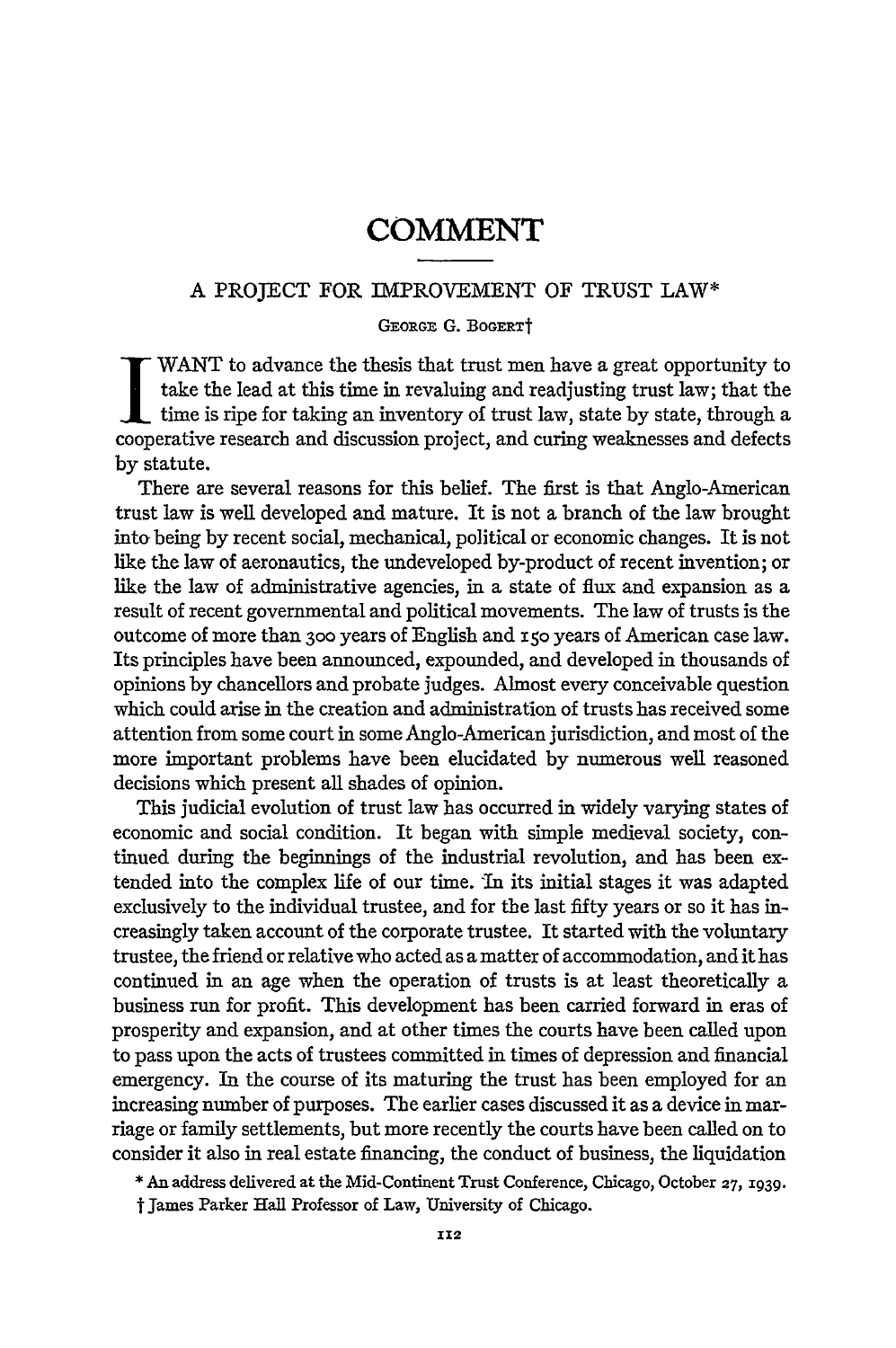of embarrassed debtor's estates, the handling of insurance policies and their proceeds, the voting of corporate stock, the minimizing of tax burdens, and in other situations.

Surely it is easier and more profitable to inventory and evaluate a well developed and mature body of law than the law of a novel and incipient topic; and surely on this score the law of trusts qualifies for reconsideration and revaluation.

Secondly, the law of trusts is not only mature but it is well organized. By this I mean that the great mass of decisions and statutes constituting the raw material of trust law has been carefully examined, digested, classified, assembled, and criticized by qualified specialists. The chaff of obsolete, overruled, and redundant decisions, and of repealed statutes has been winnowed out. The residue of valid and important cases has been organized into a symmetrical whole, which is capable of being mastered and applied with a minimum of effort. In some fields of the law little of this sifting, analyzing, and consolidating has occurred. One who explores a subject of this sort feels as if he were entering a maze or a morass. These are the topics which have not excited the interest of the investigator and writer. The restatement of the law has not touched them and the text books on them are often of the head note type. To inventory them with a view to statutory improvement would involve enormous preliminary spade work.

As examples of unorganized topics one might refer to conflict of laws before the restatement and Beale's book, and to trust receipts. Before the restatement and before Beale, conflict of laws was treated as a separate subject in only a few law schools, the texts on it were slight and incomplete, and it was not given separate discussion in the American digest system, but here and there throughout the whole system were scattered paragraphs labelled "What Law Governs." Consequently ignorance and confusion were rampant.

As for trust receipts, their use is of comparatively recent origin, they have no home in the digest system, but are compelled to seek shelter under the protection of Sales, Estoppel, Principal and Agent, and Chattel Mortgages. There are a few articles and sections in books about them, but no unified, collected treatment. Perhaps it would not be an exaggeration to say that most lawyers do not know whether a trust receipt involves a true trust of the equitable type or not.

But with trusts we have the restatement, published in 1935, and Professor Scott's work, issued in 1939; and my own treatise, issued in 1935, with a supplement in i938 and a second supplement expected in i94o; as well as other useful texts. In addition, in the states of Arkansas, Colorado, Massachusetts, Mississippi, New Hampshire, Ohio, Pennsylvania, Rhode Island and Texas, state annotations have been prepared for the *Restatement of the Law of Trusts,* showing how local decisions agree or disagree with the restatement, section by section. These state annotations are being prepared in all other states, and are in process of publication in California, Kansas, and Missouri. Further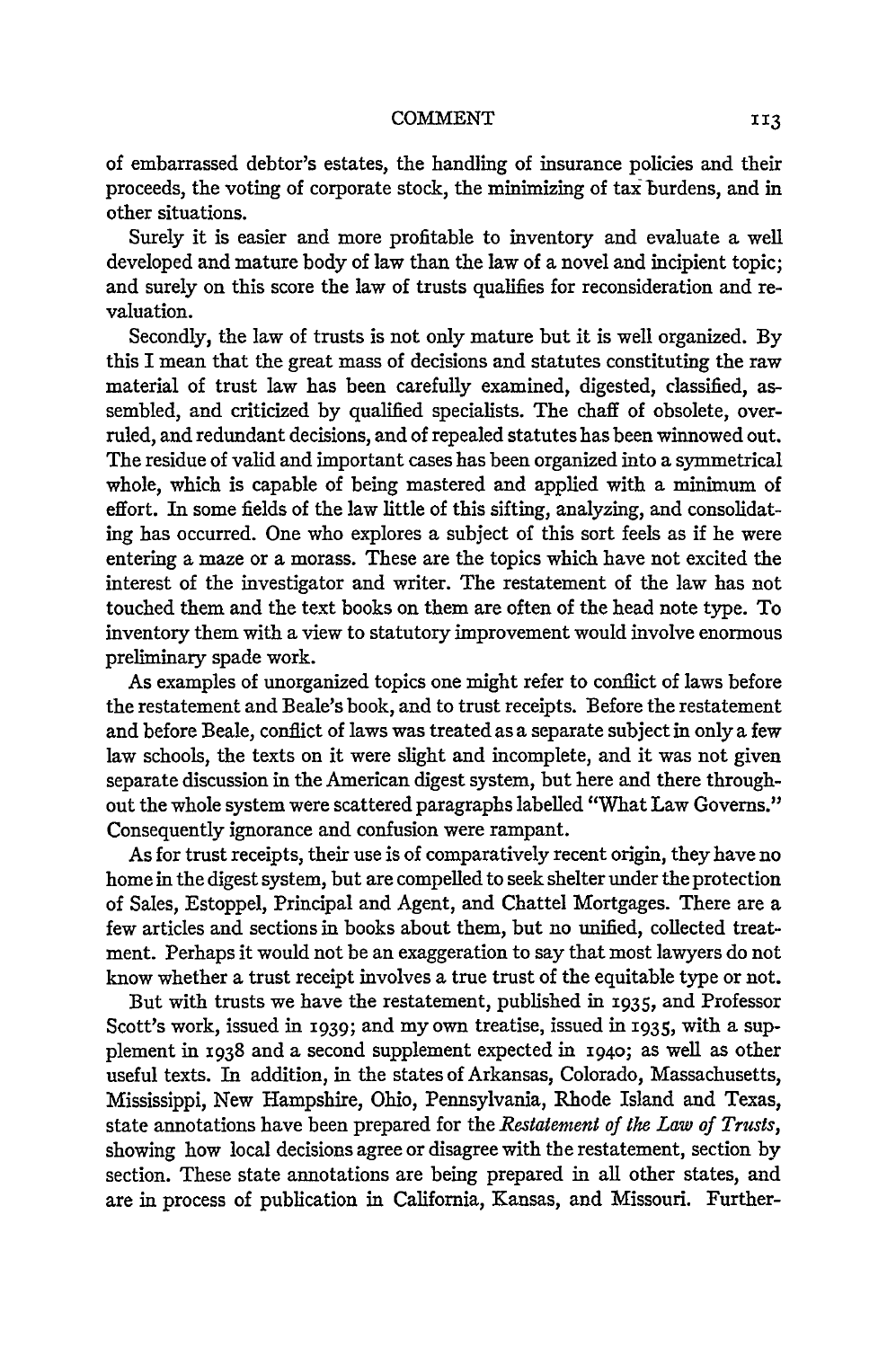more, there are numerous classic articles on trust topics by famous legal scholars, as, for example, by Ames, Holmes, Costigan, and Harlan F. Stone.

As a result of this, and much other valuable material from the pens of lawyers, trust men and teachers, the status of the law of trusts in a given jurisdiction is relatively easy to discover. It is possible to obtain rather quickly and completely a comparison of trust law in the various states, and to learn the eccentricities, irregularities and missing elements in the trust law of this state or that. And so I may say that the satisfactory status of books on trust law as it is in 1939 forms an argument for consideration of the merit of that law. Ten or twenty years from now, after thousands of other cases and statutes are added, trust law may have returned to its former state of uncertainty, confusion, and complexity.

Thirdly, in trust law we have an organized group of lawyers and businessmen constantly engaged in the administration of the law who are greatly interested in the development of that law and in its adaptability to present needs. In trust officers and trust counsel we have a unit which can bring to bear on a reconsideration of trust law much practical and theoretical information. They have organization, enthusiasm, and they know how trusts are working in actual life. The law of fiduciaries is their main interest. That it shall be modem, efficient and fair is a vital interest to them.

In many departments of the law no such group exists. In such fields the development of the law is not the principal interest of a group of businessmen or lawyers. Many have a slight but none a major interest. Imagine trying to secure organized assistance from practicing specialists in revaluing the law of torts or contracts. There are no professional tortfeasors or tortfeasees; no small, compact units of contract makers or breakers. All business is now and then in contact with tort or contract law, but no businessmen and few lawyers make a specialty of the administration of either branch of the law.

This front-line, operating knowledge of how trust law is working, so easily available through organizations of trust men and bankers, would be a great asset in any study of trust law with the idea of possible slight reforms here and there. It would guarantee that revision statutes would not be based merely on printed appellate court opinions. The existence of the organized, professional trust administrator is a strong argument for the feasibility of a revaluation project.

Fourthly, there has been in the trust field extensive statutory experimentation which would be very helpful to a group considering a corrective law in a given state. A great variety of trust problems have been attacked by legislators and often with different approaches and procedures. A state committee desiring to work this or that reform could almost always find one or more statutes already in existence and aimed at the same result. It could be learned how these statutes have worked. They might serve as models or they might prove horrible examples of the wrong approach.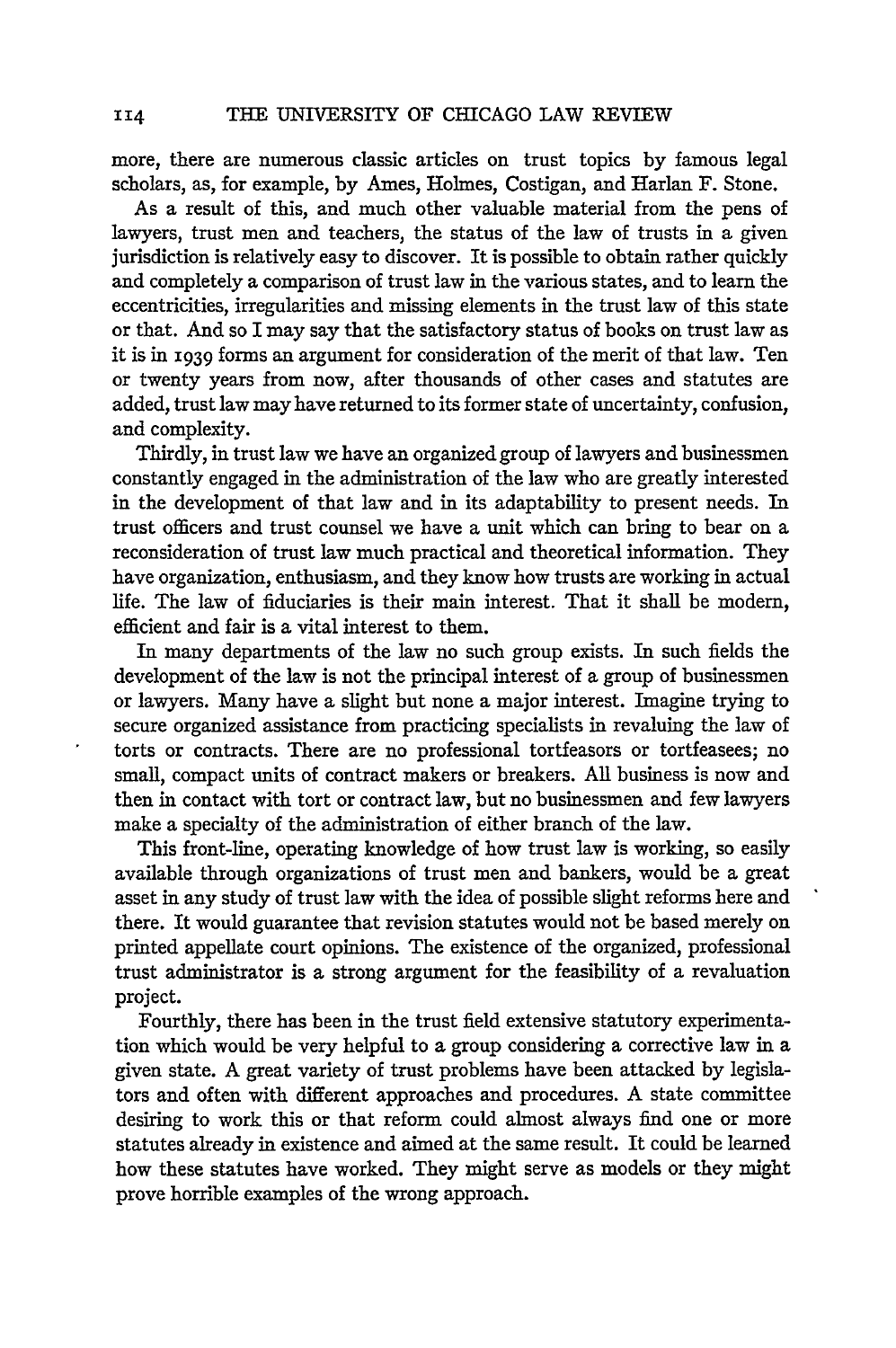In some fields the common law has been left almost intact. For example, the rules relating to the formation and enforcement of contracts are to be found almost entirely in decisions. It has not often seemed necessary to change or reform by statute. The use of fictions and the aid of equity have no doubt been influences which have obviated to some extent the need of statutory reforms. But the last century has shown a strong tendency toward the revamping and remodelling of parts of trust law by act of the legislature. Starting in England about **1850** we find a tendency to govern the conduct of the trustee by legislative enactment which culminated in the Trustee Act of **1925,'** a statute of **71** sections. There are also other acts regarding Judicial Trustees, $<sup>2</sup>$  Charitable</sup> Trusts,<sup>3</sup> the Public Trustee,<sup>4</sup> Mortmain,<sup>5</sup> and the use of trusts in the landholding system.6 These schemes for modifying the common equity of trusts have been widely copied in Canada, Australia, New Zealand and other parts of the British Empire.

The American legislatures have also served as active laboratories for the testing of new ideas in trust creation and administration. In general they have taken new tacks and not copied the English statutes.

The New York Revised Statutes of 183o sought to limit trusts of real property to four purposes, abolish purchase money resulting trusts as deceptive and dangerous, and limit suspension of the power of alienation to two lives in being.7 As construed they made the ordinary trust to collect and pay over income suspend the power of alienation and, thus, they have limited the duration of the typical trust to two lives. The New York system was followed in Wisconsin,<sup>8</sup> Michigan<sup>9</sup> and Minnesota,<sup>10</sup> and used as the basis for the trust portion of the Field Code in California<sup>11</sup> which was copied at least in part in Montana,<sup>12</sup> North Dakota,<sup>13</sup> Oklahoma,<sup>14</sup> and South Dakota.<sup>15</sup> The rigors of this original New York system have been softened by statutes in all these states in recent years.

As examples of other trust statutes which have been adopted in a part of our union, I may refer to the Uniform Fiduciaries Act of **1922,** prepared by Professor Scott, covering the topic of participation by third parties in a breach of

| <sup>1</sup> 15 Geo. V, c. 19 (1925). | 46 Edw. VII, c. 55 (1906).      |
|---------------------------------------|---------------------------------|
| $2$ 50 & 60 Vict., c. 35 (1806).      | $554$ & 55 Vict., c. 73 (1891). |

**3 iS &** 16 Geo. V, c. **27** (1925). 6Law of Property Act, *1925,* **I5** Geo. V, **C. 20.**

**7** For the present successors of these statutes, see N.Y. Personal Property Law and N.Y. Real Property Law.

**8** Wis. Stat. (1937) c. 231.

**9** Mich. Comp. Laws (1929) **C. 252.**

**" Minn.** Stat. (Mason, **1927) c. 6o.**

xFor the present remnants, see Cal. Civ. Code (Deering, **1937)** §§ 847-71.

12 Mont. Rev. Codes Ann. (Anderson **&** McFarland, **X935) cc.** i44-8.

**X3 N.D.** Comp. Laws Ann. **(1913) c. 4o,** art. **5.**

**14** Okla. Stat. (Harlow, **1931)** c. **62. "S** S.D. Code (1939) tit. **59.**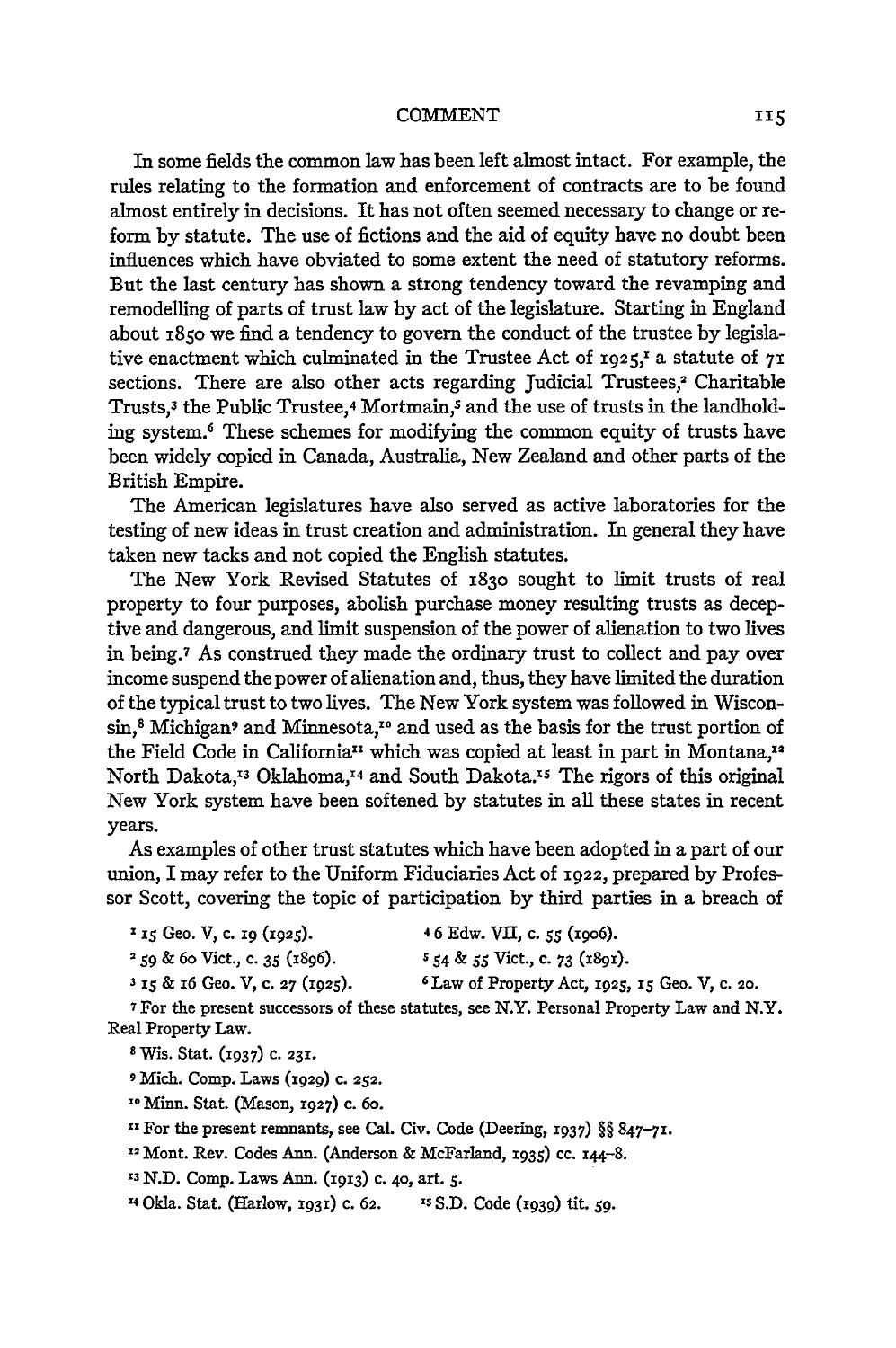trust, and enacted in i6 states; 6 the Uniform Principal and Income Act of **1931,** drawn by then Dean, now Judge, Charles Clark, disposing of principal and income questions regarding expenses and receipts, now adopted in eight states;<sup>17</sup> the Uniform Trusts Act of **1937,** intended to make clear the extent of the loyalty duty, to abolish a few unfortunate rules and to relax for the sake of convenience certain restrictions on trustees, adopted in Louisiana<sup>18</sup> and North Carolina;<sup>19</sup> the Uniform Trustees' Accounting Act of 1936, designed to outline the details of inventories and accounts by living and testamentary trustees, adopted in Indiana<sup>20</sup> and Kansas;<sup>21</sup> the Uniform Common Trust Fund Act of 1938, which permits the establishment of common trust funds for investment purposes, adopted in North Carolina;<sup>22</sup> the act prepared by title men providing that deeds to one as trustee, without mention of beneficiaries, give the trustee power to convey a fee, adopted in many states;<sup>23</sup> the Bankers Collection Code, drawn and advocated by the American Bankers' Association, which provides a preference for collection items on the failure of a collecting bank, on trust theories but without regard to ability to trace, adopted in twenty-two states;<sup>24</sup> the "deposit in trust" statute, also sponsored by the Bankers' Association, permitting the bank of deposit to relieve itself of responsibility by paying to the beneficiary named in the title of the deposit, adopted in at least twenty-one states;<sup>25</sup> the so-called trust administration act, drawn by Mr. William Stevenson of Minneapolis, and enacted recently in Florida,<sup>26</sup> which gives a trustee in substance the powers of a fee owner, unless the instrument excludes such powers; and the model spendthrift trust act, limiting such trusts to **\$5ooo** annual income, prepared by Professor Griswold,<sup>27</sup> and written into the Louisiana Trust Estates Act of  $1938.$ 

In addition may be mentioned the almost universally prevailing trust investment statutes, the elaborate code in Georgia,<sup>28</sup> and the Louisiana Trust Estates Act of **<sup>193</sup> <sup>8</sup> <sup>29</sup>**which reestablished trusts to a limited extent after their abolition by the Long administration.

My fifth reason for believing that this project constitutes a practical and desirable plan, is that the idea has already been approved in whole or in part

**X <sup>6</sup>**Colo., D.C., Idaho, Ill., ind., La., **Md.,** Nev., N.J., N.M., N.C., Pa., R.I., Utah, Wis., Wyo.

| <sup>17</sup> Conn., Fla., La., Md., N.C., Ore., Utah, Va. | <sup>20</sup> Ind. L. 1937, c. 166.      |
|------------------------------------------------------------|------------------------------------------|
| <sup>18</sup> La. Acts 1938, no. 81.                       | $2I$ Kan. Prob. Code (1939) art. 16.     |
| <sup>19</sup> N.C.L. 1939, c. 197.                         | <sup>22</sup> N.C.L. 1939, §§ 4035aa-ff. |
|                                                            |                                          |

**<sup>23</sup>**For a discussion of these statutes, see White, The Title Man's Idea of Real Property Law Reform, **zo** Corn. L.Q. **x81** *(1925).*

24 See Program of State Legislation, published annually by the American Bankers' Association.

**25** For a collection of these statutes, see i Bogert, Trusts **&** Trustees **213 (1935).**

- **<sup>6</sup>**Fla. Gen'l Acts **1937, C. 18397. 8** Ga. Code (i933) tit. **io8.**
- **'7** Griswold, Spendthrift Trusts **477 (1936).** 9 La. Acts 1938, no. 81.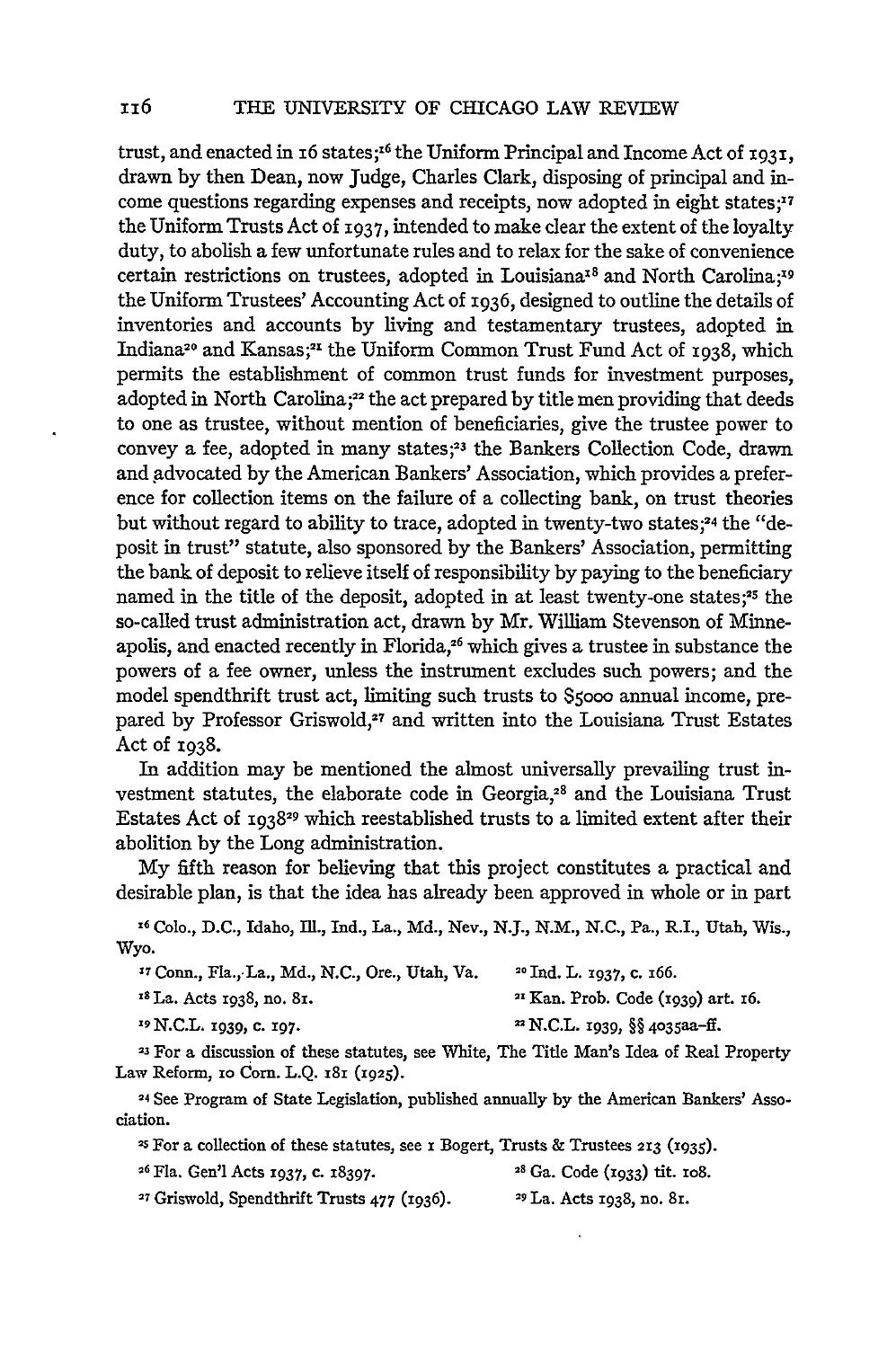by several organizations of high standing. Last spring, the Commissioners on Uniform Laws in Illinois urged the legislature to adopt the Uniform Principal and Income Act and the Uniform Trusts Act. Corporate fiduciaries were opposed to some provisions of these bills, although they agreed that some parts were desirable and some changes in Illinois trust law should be made. It was agreed by the Commissioners on Uniform State Laws and the corporate fiduciaries that these two bills be withdrawn from the 1939 Illinois legislature on the understanding that the Commissioners and the corporate fiduciaries would enter into a co-operative project in 1939, **194o,** and **1941,** to examine carefully Illinois trust law for undesirable decisions and statutes, for uncertainties, for lack of law, and for other defects, with the purpose of framing a bill in **1941,** which would remedy these deficiencies. This bill would be pressed before the legislature by the two groups. The work of research, discussion, and drafting would be done by a small committee containing representatives of the Corporate Fiduciaries Association of Chicago, the Illinois State Bankers Association, and myself as a member of the Commissioners on Uniform Laws and a student of trust law. The work of this committee has not as yet started. This paper is written partly in the hope of more definitely formulating a plan of work in Illinois, and partly with a desire to stimulate the formation of similar committees in other states.

Related ideas have of course been proposed from time to time and to some extent carried out. As long ago as **1921,** the late Mr. Justice Cardozo wrote an article entitled "A Ministry of Justice,"<sup>30</sup> in which he urged that there should be an agency in each state to make a systematic study of the functioning of the law in its various departments and to recommend to the legislature changes when weaknesses were discovered. This article was the inspiration for the formation of the New York State Law Revision Commission which has been in operation since 1934. This Commission has made exhaustive studies of various branches of New York law and recommended bills to the legislature, some of which have been adopted. For example, in **1937,** the legislature passed a bill to make easier securing court approval of the sale, mortgage, and leasing of land by trustees,<sup>31</sup> and also an act regarding the liability of corporate transfer agents with regard to the transfer of stock held in the name of a fiduciary.32 Both of these laws were preceded by detailed studies by the Law Revision Commission and both statutes were in the form drawn by the Commission. In 1938 an exhaustive report on the Rule against Perpetuities, Restraints on Alienation, and Spendthrift Trusts, was published by the New York Law Revision Commission with recommended legislation materially changing the law of New York on these subjects.33 This bill, however, has not yet met with the approval of the legislature.

**3035** Harv. L. Rev. **113 (1921).**

*<sup>31</sup>*N.Y.L. **1937, C. 141. 31** N.Y.L. **1937, c.** 344.

**33** Reports of the New York Law Revision Commission **281 (1938).**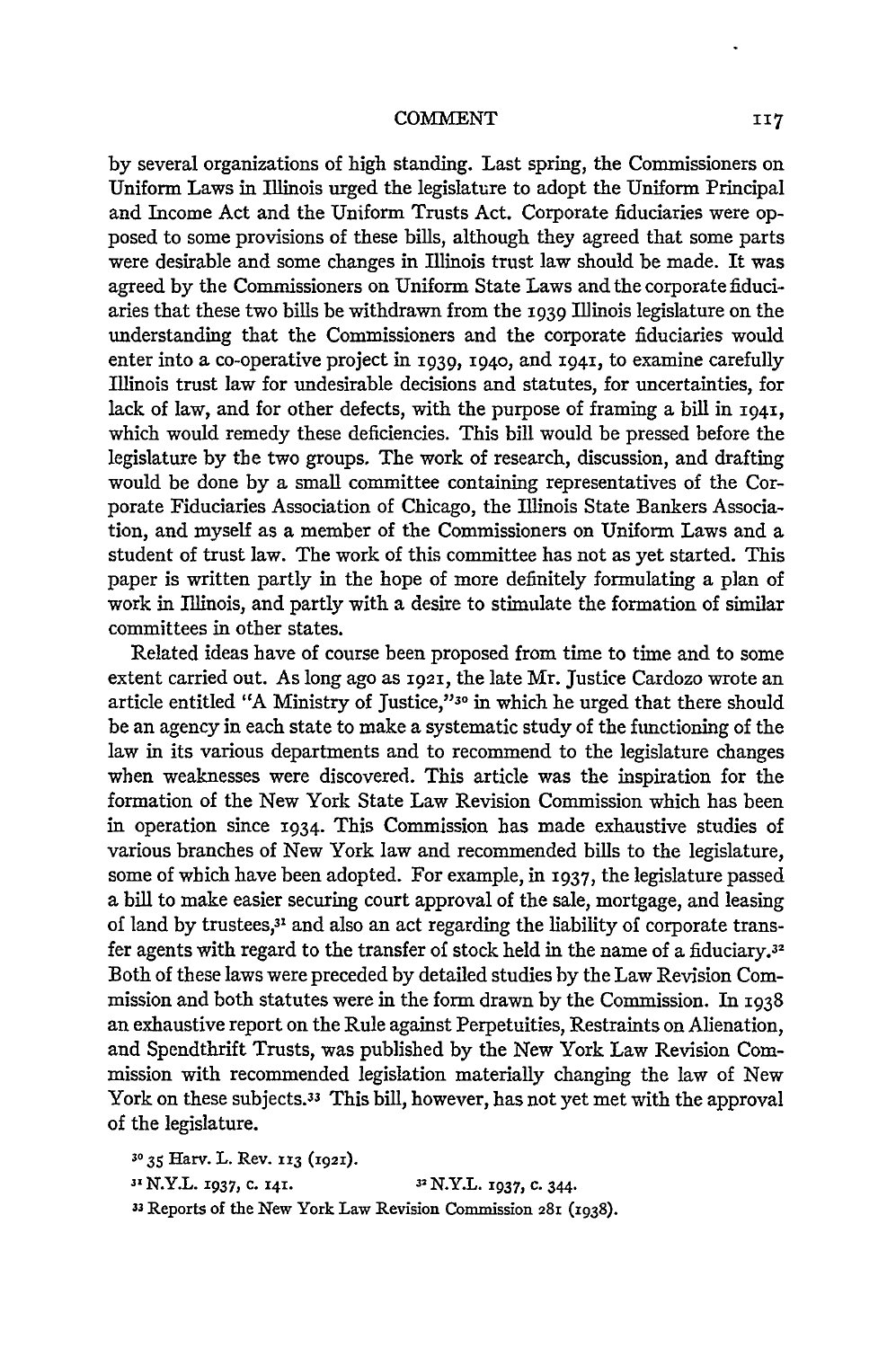In **T93i** the legislature of Delaware passed an act authorizing the governor to appoint a commission of nine to study the laws of the state regarding descent, distribution, the settlement of estates and the administration of trusts, with a view to the modernization and simplification of those laws.34 The governor appointed a commission of nine, representing trust men, the probate court, lawyers, and businessmen, which recommended several laws, some of which affected trusts, and these were adopted by the legislature.<sup>35</sup> Mr. Gilber Stephenson has described $3<sup>6</sup>$  the history and procedure of this movement, both of which should be studied by any group which intends to accomplish a similar object.

In recent years there have been proposals in Minnesota and Oklahoma to revise and remodel trust law. It is understood that these efforts were sponsored exclusively by bankers and trust companies. So far these trust codes thus drawn have not been enacted. Reference has previously been made to the comprehensive Louisiana Trust Code of 1938 and the rather elaborate Florida Trust Administration Act of 1937, both sponsored by bankers' associations.

In recent years the American Law Institute has announced that it would add to its function of restating the law that of drafting statutes to cure defects made patent in the course of the restatement. It has approved a property act<sup>37</sup> (defining estates in land and other interests), an act regarding contribution among joint tortfeasors, $38$  an act relating to double jeopardy, $39$  and an act for summoning witnesses from outside the state. It cooperated for a time in drawing a code for aeronautics but dropped this work. The plans of the institute regarding future draftsmanship of statutes seem somewhat uncertain, being possibly dependent on future financial support. One defect in the institute's method of drawing statutes would seem to be the lack of adequate participation by business interests and specialists in the administration of the law in question.

It thus appears that the idea of revaluing and revising the law of trusts and other topics has a fair degree of prevalence. Many organizations have sponsored efforts of a limited extent in which the participation has not been broad in scope. It remains for a national organization of men particularly interested in the development of one branch of the law to apply the idea in a systematic way, state by state, and to call in the help of all interested parties. The Trust Division of the American Bankers' Association has this opportunity.

But it may be asked, admitting that trust law is mature, that it is ripe for reconsideration, that trust men are a group especially qualified to guide reconsideration, and that the idea of revaluing and readjusting trust law is taking hold here and there in America, just what good would come from such a project? How would it benefit anybody?

**<sup>34</sup>**Del. L. **1931, c. 303.** *3s* Del. L. 1935, **c. 230.**

**<sup>36</sup>**Stephenson, The Work of the Delaware Fiduciary Commission, 2 Univ. Chi. L. Rev. 6rg (1935).

**37 15** Proceedings of the American Law Institute 149, **193** (1938).

**II8** 

**38 I6** ibid. (I939). **39** io ibid., at iox, **139** (1932).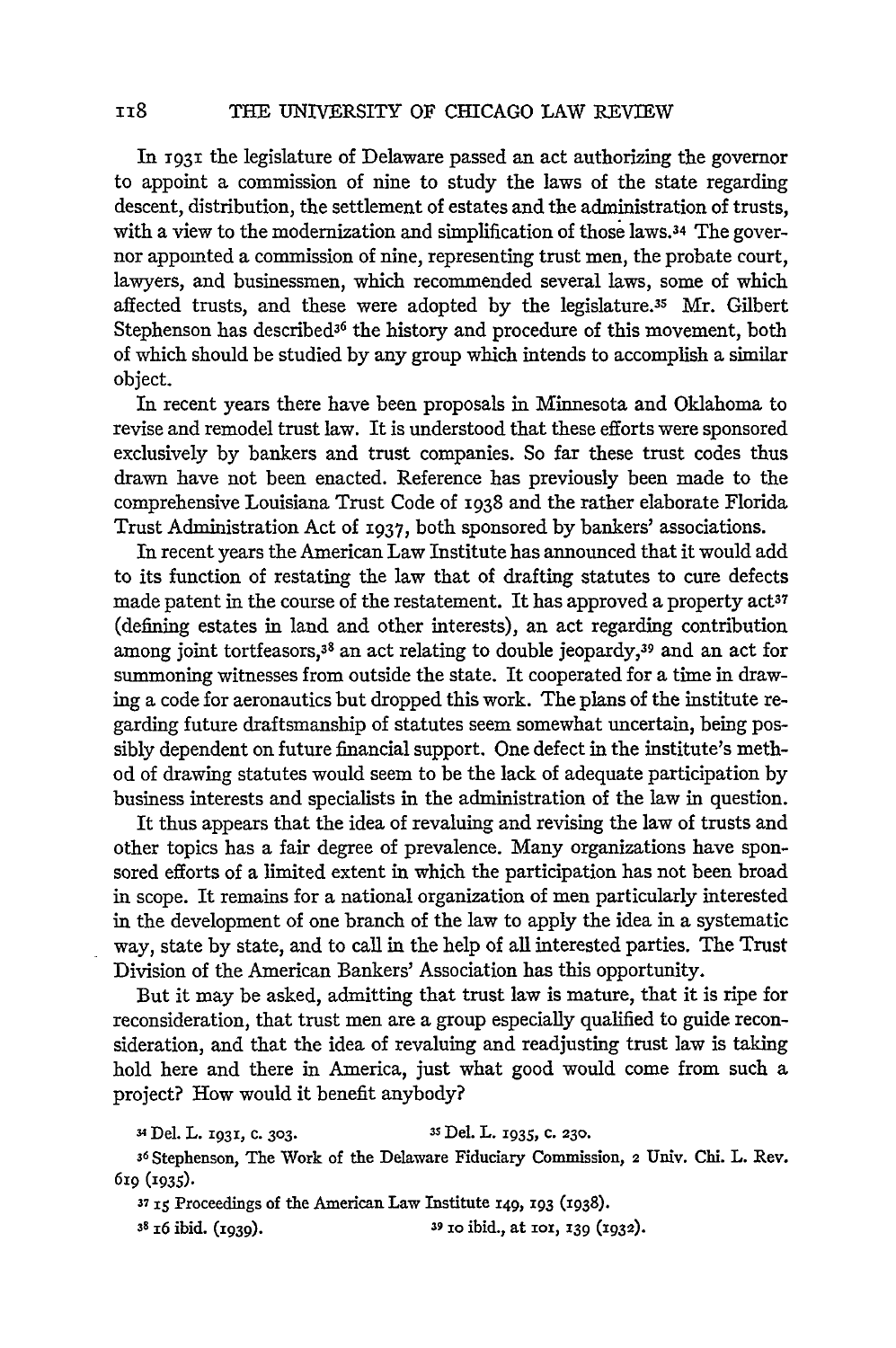#### CONMENT

Preliminarily, it may be said that being a member of a state committee to inventory and revalue the trust law of that state would be a highly educational process and that if the report of the committee were published and distributed to trust men and some lawyers the educational work would be considerably expanded. We would all get a much clearer picture of the trust law of our own state in its relation to trust law generally. Even if no reformatory statute were deemed necessary or could be adopted, a very convenient tool for guiding trust creation and management would have been created.

But, beyond that, it is my belief that in almost all states there would be discovered at least a small number of opportunities for beneficial change. I doubt if in any state the work would show a need for a comprehensive code. The proposed statutes might run from five to fifty sections.

What types of defects would be found and could be cured? There are, first, a few unfortunate decisions of the courts which should be erased as precedents. For example, in Illinois we have the famous case of *Bohleber v. Rebstock,40* which refused to fasten a constructive trust on sons who were devisees in their father's will and who prevented the father from changing his will so as to give his property to other relatives. Surely this was an example of acquiring property by reprehensible conduct, the recipe for a constructive trust. And in Iowa we have *Ober v. Dodge,4x* which held that where a trust beneficiary could elect to take whatever income she liked, until she demanded income there was nothing for creditors. The difference between a power to take at will and vested ownership seems specious. States which find their local rule to be that of a small minority of states may wish to consider whether experience should lead them to join the larger group. Thus, perhaps Texas and North Carolina might find that their lack of a seventh section of the Statute of Frauds and consequent support of oral trusts of land has been unfortunate; or Kentucky might wish to follow the lead of Alabama<sup>42</sup> in giving at least limited validity to spendthrift trusts instead of holding such restraints on alienation void.

Secondly, uncertainties in the common law could be cleared up. The *Re*statement of the Law of Trusts says<sup>43</sup> that a spendthrift trust provision cannot protect the right of a beneficiary to trust capital but only to trust income. Scott<sup>44</sup> states that this is the better view, but cites no cases as backing it. And yet the typical trust instrument provides that neither right to income nor capital shall be alienable by the beneficiary or subject to his debts; trust men appear generally to believe that this clause is valid in its entirety; and recent decisions in California, Minnesota and Texas are to this effect.45 In most states there are no decisions on this point.

42Ala. L. **x935, no. 230. 44 1** Scott, Trusts **770 (i939).**

4S Coughran v. First Nat'l Bank, ig Cal. App. **(2d)** 152, 64 **P. (2d) 1013** (1937); Erickson v. Erickson, *I97* Minn. **71, 266** N.W. **i6i** (1936); Norman v. Jenkins, 73 S.W. (2d) **1051** (Tex. Civ. App. 1934).

<sup>40</sup>**255 II1. 53, 99 N.E. 75 (1912).**

<sup>41</sup> **210** Iowa 184, **231** N.W. 444 **(i93O).** 43 Rest., Trusts § **I5I** (I935).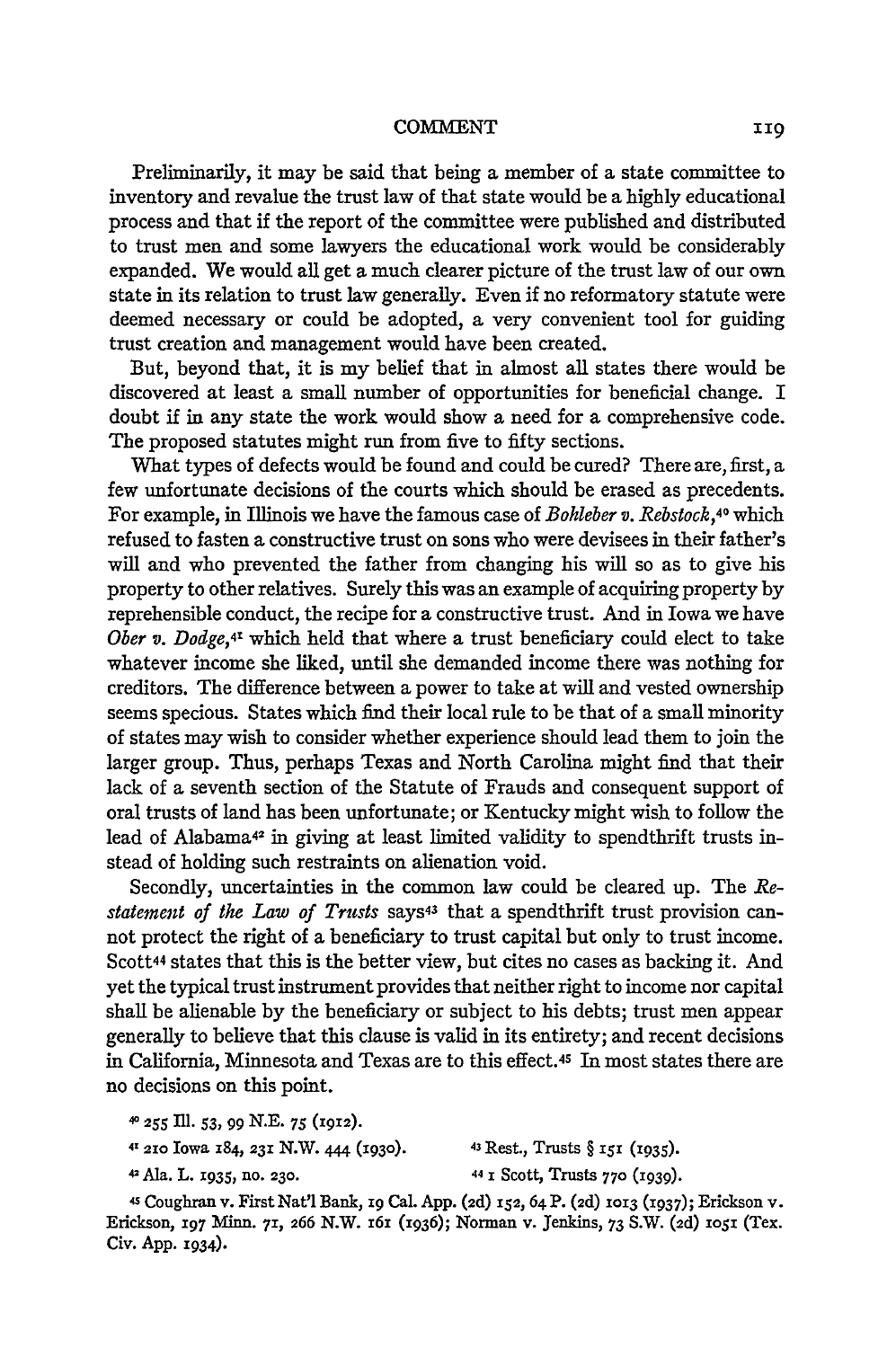THE UNIVERSITY OF CHICAGO LAW REVIEW

Then, there are doubts and queries arising from ambiguities in existing statutes. For instance, in Ohio the probate code<sup>46</sup> in its literal terms applies only to trustees appointed by and accountable to the probate court. Will the courts construe the statute as governing trustees of living trusts, or will they say that the common law controls the latter and thus some acts which are lawful for one type of trustee are unlawful for another? In other states there are elaborate trust codes applying to banks and trust companies,47 but making no mention of individual trustees. Are the latter impliedly included or are they governed by the common law?

Some statutes on trusts have received violent adverse criticism and are often treated as vestiges of an outgrown system. For example, the New York statute restricting the purposes of express private trusts of land to four<sup>48</sup> is generally condemned in New York, and statutes following it in California,<sup>49</sup> Minnesota<sup>50</sup> and other states have in substance been repealed. The desire of the revisers of **183<sup>o</sup>**in New York to restrict the use of real property trusts has given way to a feeling that trusts should be usable for any convenient object. This and similar relics of the early days are ripe for repeal.

Again, a state may wish to consider whether a rule of trust law now applicable by court rule to part of the state only should be made statewide in effect. In Illinois in at least one judicial district, trustees by court rule are required to file annual reports<sup>51</sup> in court while in the other districts no periodic court accounting is required and trustees account in court only when a bill in equity is filed by themselves or by a beneficiary. Is there justification for this difference?

Furthermore, in all except the very old, large, and populous states, there are many points of trust law on which there is no local decision, the cases in other jurisdictions are sometimes conflicting, and practices among professional trustees differ. Thus, most states have only a few decisions on capital and income questions. I doubt whether in Illinois one-fourth of the important problems in reference to the allocation of expenses and receipts to principal or income accounts have been passed upon by the appellate courts. Some trustees lean towards favoring the life tenant as nearest to the testator and as before the eyes of the trust officer, while other corporate fiduciaries decide for the remainderman in cases of doubt on the theory that mistaken allotments to capital can generally be corrected but an erroneous payment to a life tenant is often irrevocable. Thus, occasionally, the kind of trust law one gets as beneficiary or remainderman depends on the settlor's selection of his trustee.

46 Ohio Code Ann. (Throckmorton, **1936)** § **oo9.**

**<sup>47</sup>**Wash. Rev. Stat. Ann. (Remington, **1932)** § **3255.**

**48** N.Y. Real Property Law § **96.**

49 Cal. L. **1929,** c. 146.

so Minn. Stat. (Mason, **1927)** § 8o9o **(6).**

Sule of Circuit Courts, 7th Circuit, quoted in **i** Bogert, Trusts and Trustees *59* (Supp. **1938).**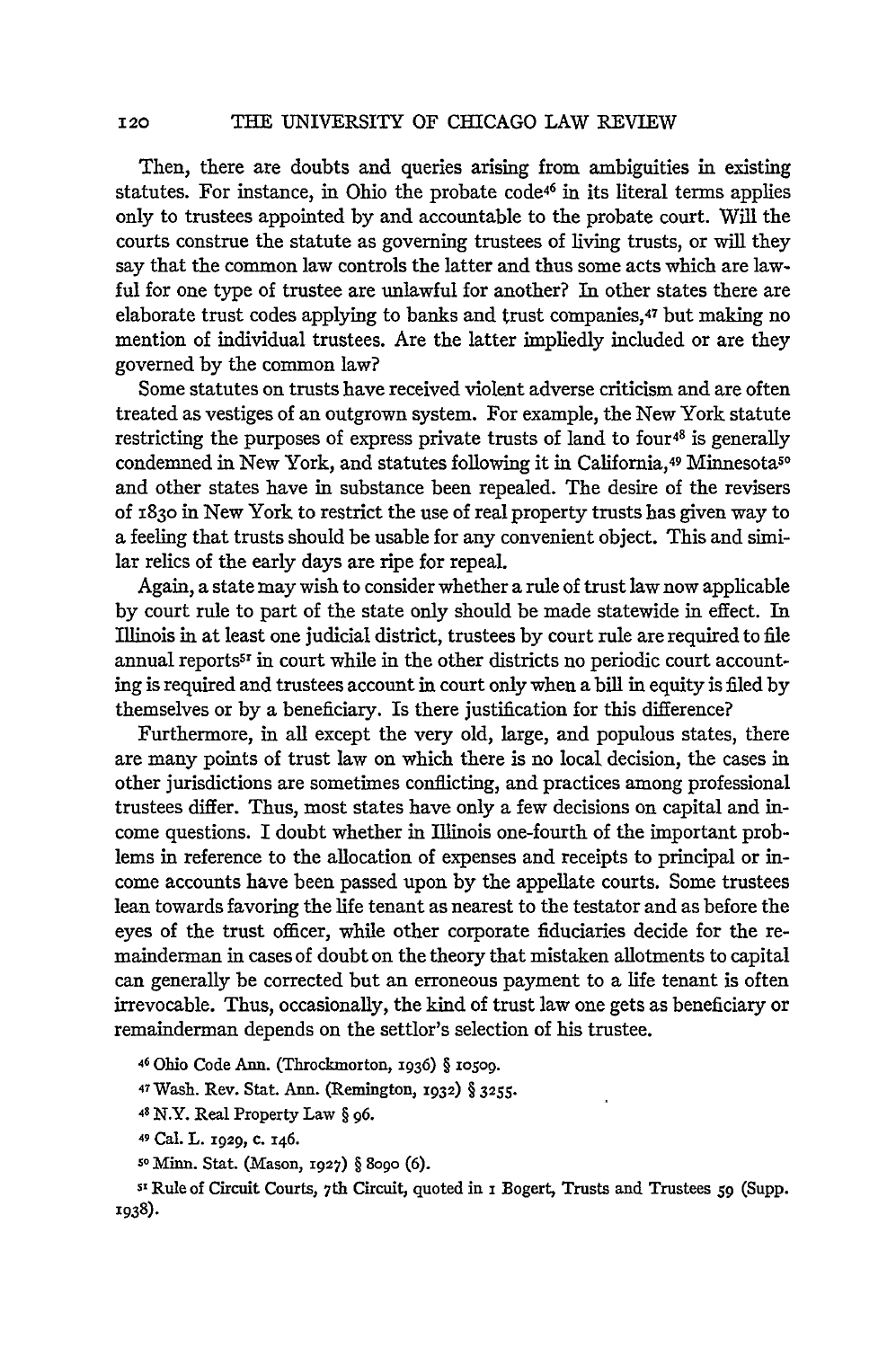One could go on at some length giving instances in which a critical comparison of local trust law with trust law in general would bring to light uncertainties, mistakes, anachronisms and gaps in the law. Some of these are of minor importance and may be ignored or left to correction by the discretion of the chancellor; but others are real handicaps to trust creation or administration, involve expense occasionally by reason of the necessity of going to court, sometimes cause liability on the part of trustees, and have some effect in discrediting the trust institution among settlors, beneficiaries, and the public in general. It is submitted that a movement which would abolish the major part of these defects in the course of a few years is worthy of the support of trust men and lawyers.

An important difference may be noticed between this project and some other movements for statutory change, as, for example, those of the Uniform Law Conference and the American Law Institute. Here it is not suggested that trust law should be the same in all states, or that a single uniform reform statute be drawn and urged on all legislatures. It is recognized that the histories and economic and social conditions of the states are very different, that trust law is largely of local concern, and that consequently the trust law which suits one may be unsatisfactory to another. It is merely suggested that each of the forty-eight states examine and criticize its own trust law, in the light of the experience elsewhere and of proposed model laws, and then decide what, if any, revision or amplification is needed locally.

Observe, also, that this project would have another important difference from the usual program of law reform. It would not be in the hands of a single interest, but would be the work of representatives of all interested parties, as far as may be. While it is suggested that the Trust Division of the American Bankers' Association head the movement and guide its progress through the various states, it is strongly urged that the state trust groups add to the working committee individuals who could stand for settlors, beneficiaries, and the public in general. If trust men can persuade the legislatures and the governors to sanction and appoint the committees, as was done in Delaware, the plan will obviously have the best possible backing; but if for any reason such official sponsorship is deemed impracticable it is believed that the state trust division can effectively guide the movement into impartial consideration of the law.

In the field of trusts there are a number of groups which should have a part in any revaluation and readjustment of trust law. There are, first, the professional trustees, both corporate and individual; secondly, lawyers who specialize in trust law as advisors to trustees, or as draftsmen for settlors, or as counsel to beneficiaries; thirdly, judges who deal frequently with trust problems, in the probate or equity courts; fourthly, teachers and writers who have a major interest in the subject. Would it not be possible to form in each state a small committee with representatives of each of these four interests? In that way all trust parties would have at least some representation. The likelihood of a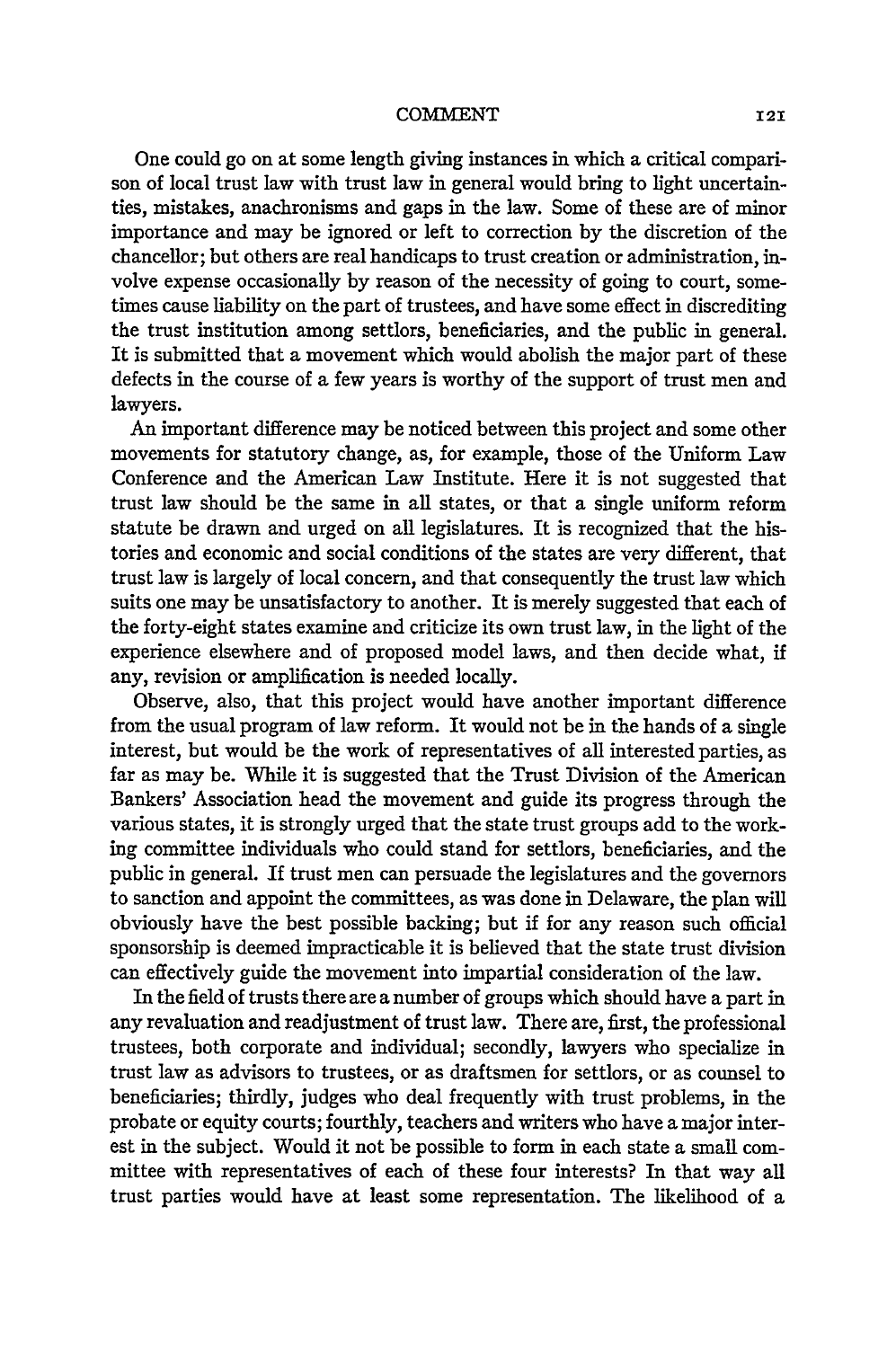statute which seemed to be, or in fact was, biased or partial would be reduced. The legislature would have more confidence in the resulting recommendation than if a single interest had presented the bill. Possibly the American Law Institute could be persuaded to cooperate and to delegate its assistance to the local draftsman of the annotation to the *Restatement of Trusts.* Possibly the National Conference of Commissioners on Uniform State Laws, which has the function of drafting model laws as well as proposed uniform codes, would select one of its local commissioners to represent it officially. Possibly the local statutory reviser, or state reference librarian, or bill draftsman, could be made available during the later stages of the work.

The movements for reform or codification of trust law under the auspices of bar associations, law revision commissions, the American Law Institute, and bankers associations, all seem to have the defect of lack of complete representation. The discussers and draftsmen are often looking at the problem merely as lawyers, or merely as businessmen, or merely as students of the printed law. Could not the Trust Division of the Bankers' Association sponsor a project with a broader base, which would truly consider the public interest and so command general confidence?

If we can imagine the Trust Division of the American Bankers' Association urging the trust divisions of state bankers' associations to initiate projects for reexamination of trust law, state by state, in the light of the restatement, the recent texts, current practice, and local law; and **if** we can concede that the state organizations could procure the formation of committees of perhaps five in each state consisting of two trust company or bank men, one lawyer in general practice, one judge, and one teacher specializing in trusts, how would such a committee proceed?

First, I would suggest that if the work of annotating the *Restatement of Trusts* with local decisions and statutes has not yet been completed, the committee get into contact with the man or group doing this work and stimulate and assist him or them. The local annotator might well be a member of the committee to reconsider the state law of trusts. The restatement annotations, with the restatement, the leading general texts, and any local books on trust law, might well be the initial research library of the committee.

Secondly, the committee should send out a request to local lawyers and trust men for suggestions as to unsatisfactory conditions and needed changes. Probably best results will be obtained if the subject is outlined by topics and several questions are asked under each heading, instead of simply putting out the single query whether the addressee has any suggestions to make. Thus, the topic of investments could be segregated and questions asked about retention of the settlor's investments, the satisfactoriness of the statutory list, reviewing duties, etc.

Thirdly, the hard work of examining local case and statute law in comparison with general trust law should be parcelled out to the committee members,